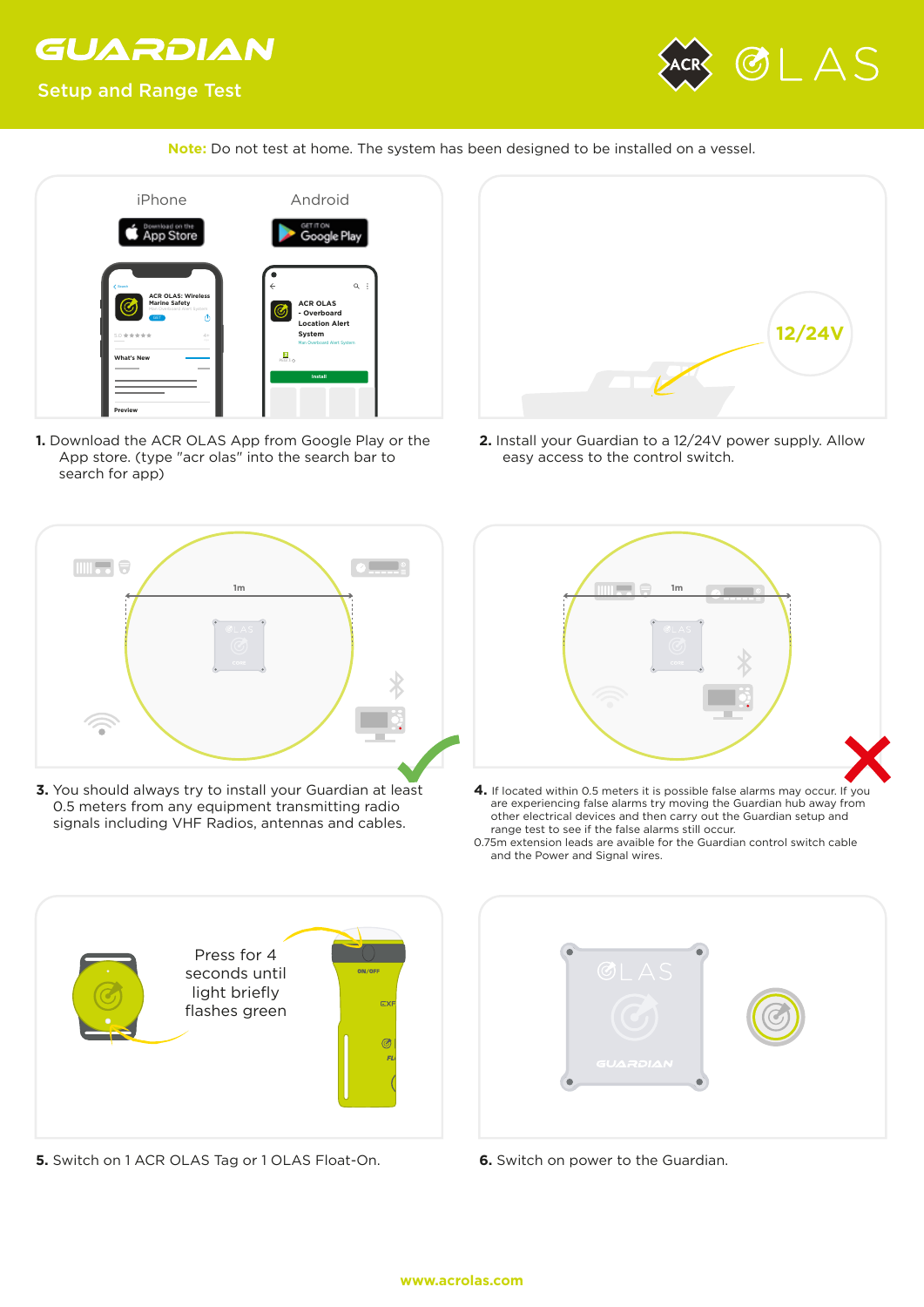

## Setup and Range Test





**7.** Hold the OLAS tag or Float-On within 1 meter of the Guardian.



**8.** Wait for 30 seconds and listen for the indication sound. After 30 seconds 1 beep will be heard to indicate 1 OLAS transmitter is being tracked.





- **9.** Open the ACR OLAS App. **10.** Connect to the Guardian.
	-



**11.** Select the ID number which relates to your Guardian, this is located on the side of the Guardian box.



12. Follow the setup instruction screens until you get to the ACR OLAS app home page.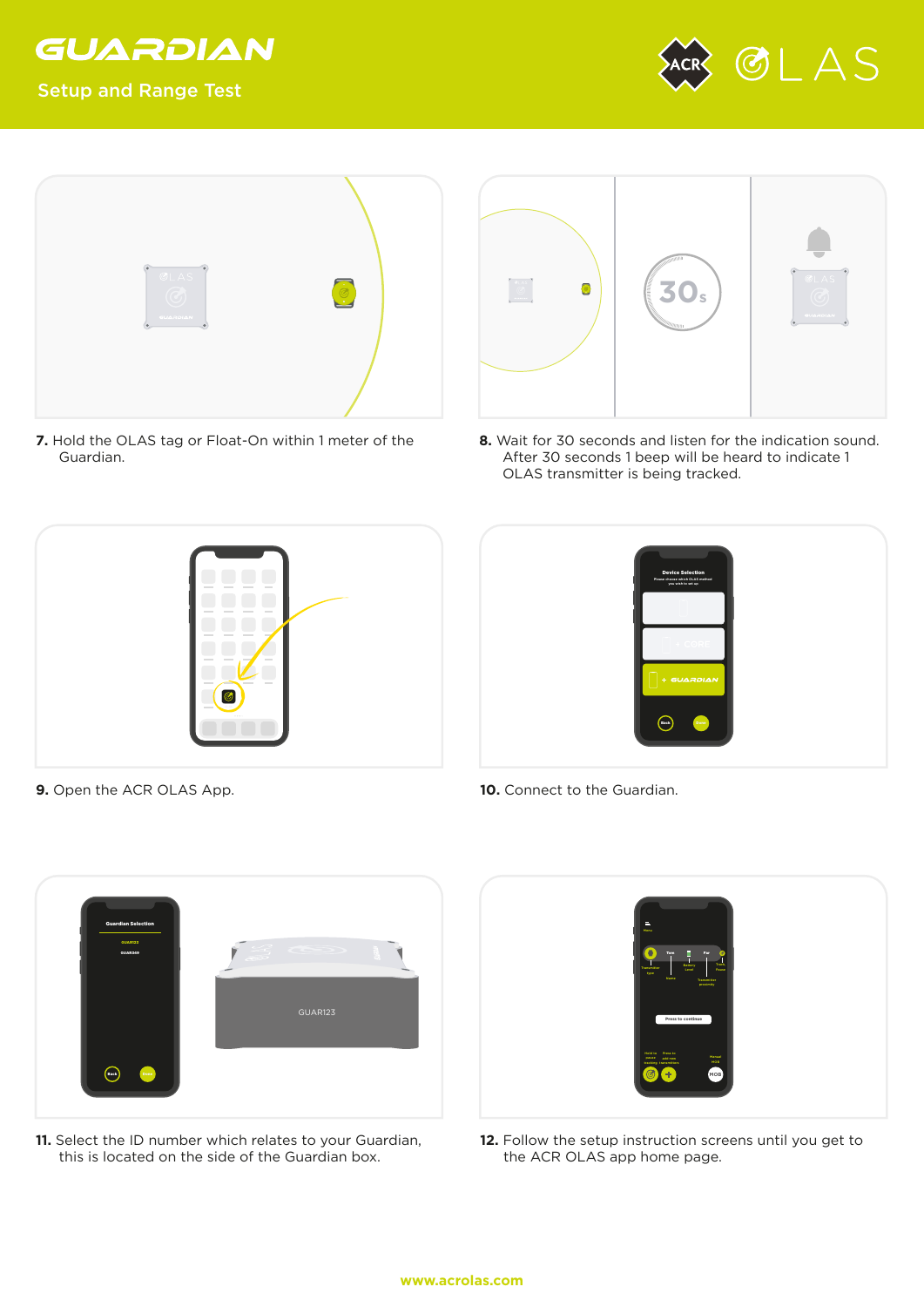

Setup and Range Test





13. Check that the tag displayed on the app home screen has the same ID number as the tag you are testing with. The tag's ID number can be found on the underside of the tag.



**14.** Walk with your mobile device or place it in a location where you will be able to hear the alert. A suggested location is the helm.



**15.** Walk around your vessel with the tag, listening out for the alarm to sound from the Guardian or the mobile device.



**16.** If no alarm sounds return to the Guardian and check that the control switch is illuminated green. Solid green indicates that the Guardian is tracking correctly.



**17.** If you have other OLAS transmitters to track these can now be added to the system. Ensure all OLAS transmitters are switched on and transmitting and place them all within 1 meter of the Guardian.



18. Press the + icon in the ACR OLAS App.